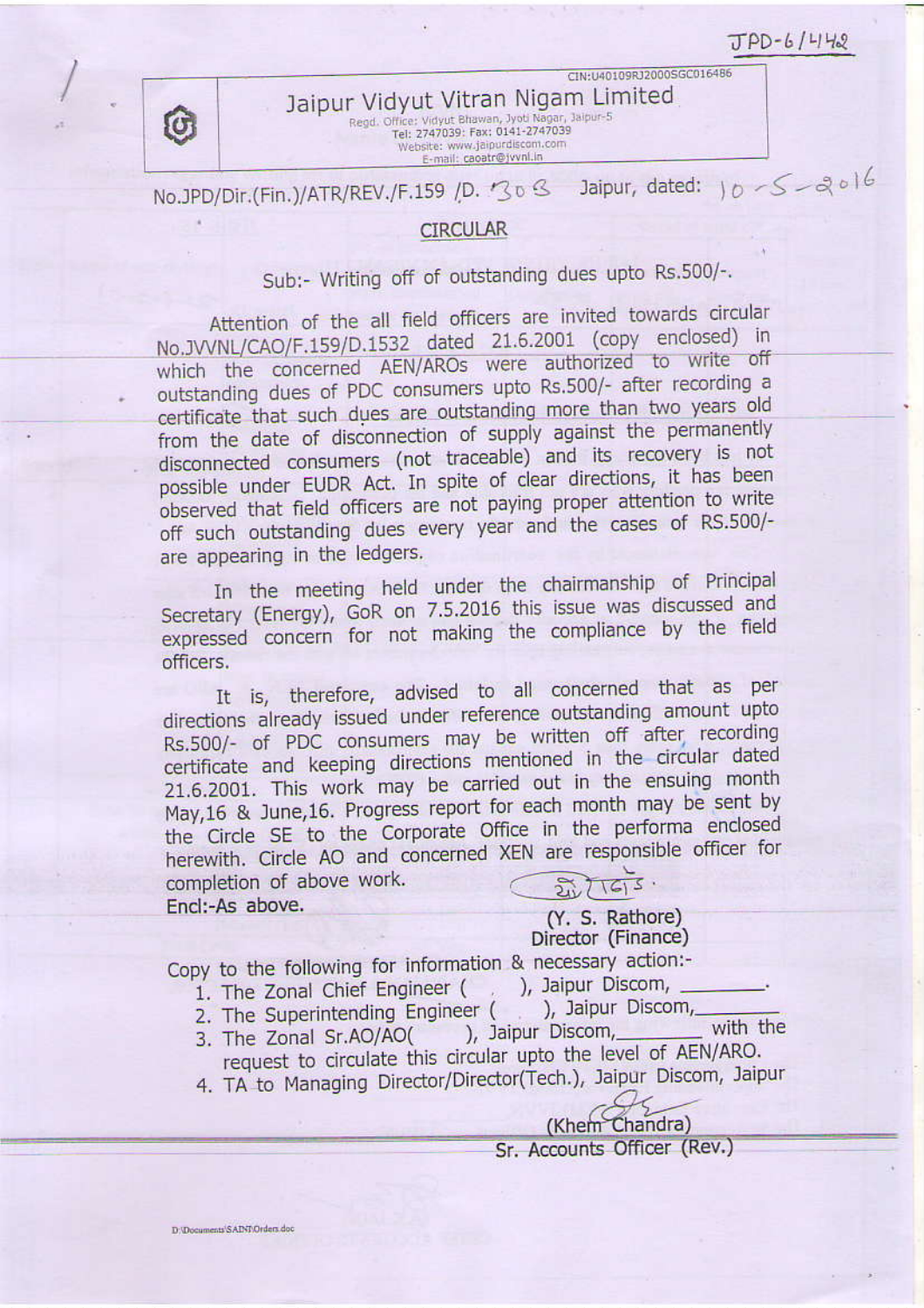$JPI-6-75$ 

#### JAIPUR VIDYUT VITRAN NIGAM LTD

 $N<sub>0</sub>$ JVVNL/CAO/F.159 /D. 1532

 $Jajpur.D1$  21-6-200

#### CIRCULAR

### Sub: Writing off of outstanding dues upto Rs.500/-.

It has been observed that in a number of cases outstanding dues against such consumers are pending who are not traceable and the connection is lying permanently disconnected for years together and even the recovery is not feasible under EUDR Act.

This was discussed by the coordination committee in its meeting held on 1.6.01 and it was decided that outstanding dues upto Rs.500/- in each case be written off after adjustment of the amount of security deposit and in case, where the record of security deposit is not available, outstanding upto Rs.500/- be written off with the remark that the amount of security deposit shall stand forfeited. The concerned AEN & ARO are multionised to write off such outstanding dues after recording a certificate that such dues we outstanding for more than 5 years against the permanently disconnected consumers mot traceable) and its recovery is not possible under EUDR Act.

All concerned are advised to take action as above and a monthly progress report compiled at the circle level and sent to Chief Accounts Officer by 15th of next month.

(Dr. ASHOK SINGHVI) CHAIRMAN & MARAGING DIRECTOR

Copy to the following for information and necessary action:-

- 1. The Chief Engineer(O&M), JVVN, Jaipur.
	- The Superintending Engineer(O&M),JVVN,
- 3. The Executive Engineer(O&M),JVVN,
- 4. The Sr. Accounts Officer/Accounts Officer( ).JVVN.

CHIEF ACCOUNTS OFFICER